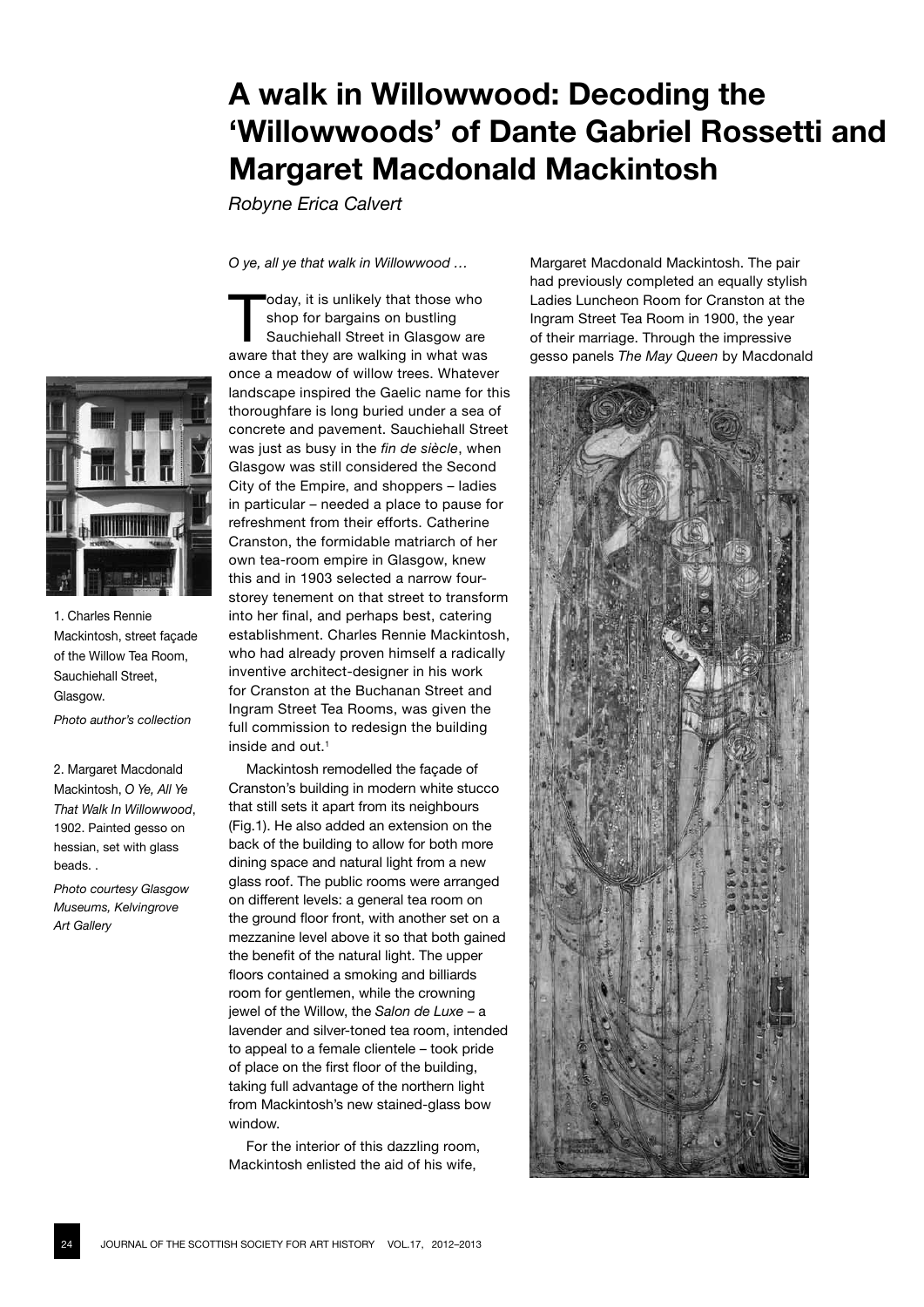and *The Wassail* by Mackintosh (both now in the collection of Glasgow Museums, Kelvingrove Art Gallery), they established a symbolic narrative of seasonal celebration as the theme for this exquisite white dining room.2 At the Willow, they accomplished something no less stunning, adopting the 'Sauchiehall' theme in an even more complex manner by incorporating a new source of inspiration: the 'Willowwood' sonnets by the Pre-Raphaelite painter and poet Dante Gabriel Rossetti.<sup>3</sup> Specifically, Macdonald crafted a gesso panel for this room, arguably amongst her most beautiful, titled after the first line in the third sonnet of this cycle of four, *O Ye, All Ye That Walk In Willowwood* (Fig.2).

This essay seeks to explore the ways in which the Mackintoshes – specifically Macdonald – took as inspiration the symbolic narrative in Rossetti's poetry to create a *Gesamtkunstwerk* (a total work of art) in the *Salon de Luxe* on both an overtly visual and a subconscious level. Despite the fact that the average patron would not necessarily have known this source, the literary connection allows us to gain insight into how the Mackintoshes collaborated on a theme for their interior, and to think about how their work fits into the larger context of decorative art and design history at the time. The Mackintoshes were among those versatile late Victorian/Edwardian artists whose work defies easy classification. Elements of Pre-Raphaelitism, the Arts & Crafts Movement, Aestheticism, and Art Nouveau can all be found within their oeuvre. However, they are least discussed (though perhaps best fit) as Symbolist artists, despite the fact that they actively engaged with such themes and literature in their work.<sup>4</sup> The *Salon de Luxe* is a quintessential example of how the Mackintoshes engaged with Symbolist practices in the creation of a *Gesamtkunstwerk.* 

To interpret this room, it is important to understand Rossetti's sonnet cycle from which Macdonald's gesso panel takes its name. The panel may be viewed as a narrative key to understanding the space's meaning. The first part of this essay will provide a literary analysis of the poems, and then relate this discussion back to the tea room in the second part. Rather than dive into this interpretation, however, I ask the reader to pause a few moments to read and consider Rossetti's poems, which accompany this essay (Appendix, p.31).

## **Rossetti's Willowwood**

The 'Willowwood' sonnets form the heart of a larger work by Rossetti, *The House of Life*. Rossetti scholar Jerome McGann tells us '*The House of Life* project grew out of the composition of these four poems in December 1868' and argues that the Willowwood sonnets are a sort of miniaturised version of *The House of Life*, both expressing 'a problem about love and the hope of its fulfilment'.<sup>5</sup> There are varied interpretations of the sonnets and of the work as a whole, but in Rossetti's own words: 'I should wish to deal in poetry chiefly with personified emotions; and in carrying out my scheme of the House of Life (if ever I do so) shall try to put in action a complete 'dramatis personae' of the soul.<sup>'6</sup> On other interpretations, McGann observes: 'Everyone agrees, however, that the ambiguities all pivot around [Rossetti's] complex love-commitments, and especially his commitments to his wife Elizabeth, on one hand, who died in early 1862, and his friend's wife Jane Morris, on the other.' The sonnets, told in first-person narrative, suggest that the speaker is Rossetti himself. To clarify the discussion here, the three main characters in this drama will be referred to in the following manner: the Poet (the narrator), the Lost Love (the vision of a lost love), and Love (personified).

The first sonnet opens with The Poet sitting with personified Love by a 'woodside well.' Upon Love's touching of his lute, the Poet recalls the voice of his Lost Love, and begins to weep. His tears fall into the well, and the rippling of the water creates a vision. With the sweep of Love's wing-feathers touching the water, the vision of his lost love rises to meet him, and the Poet leans down to touch his lips to hers on the surface of the water. This image is quite important, as it is symbolically represented in the *Willowwood* panel, as shall be seen.

Here, Rossetti establishes important contrasting themes for the rest of the work: passion and sorrow, love and loss. 'Willowwood I' also serves as an introduction for iconography in the work, and as a reminder of Rossetti's influences, chiefly Italian art and poetry such as Dante Alighieri's *Vita Nuova*, which is similarly centred on the narrator's pining for an unattainable Love, mediated by encounters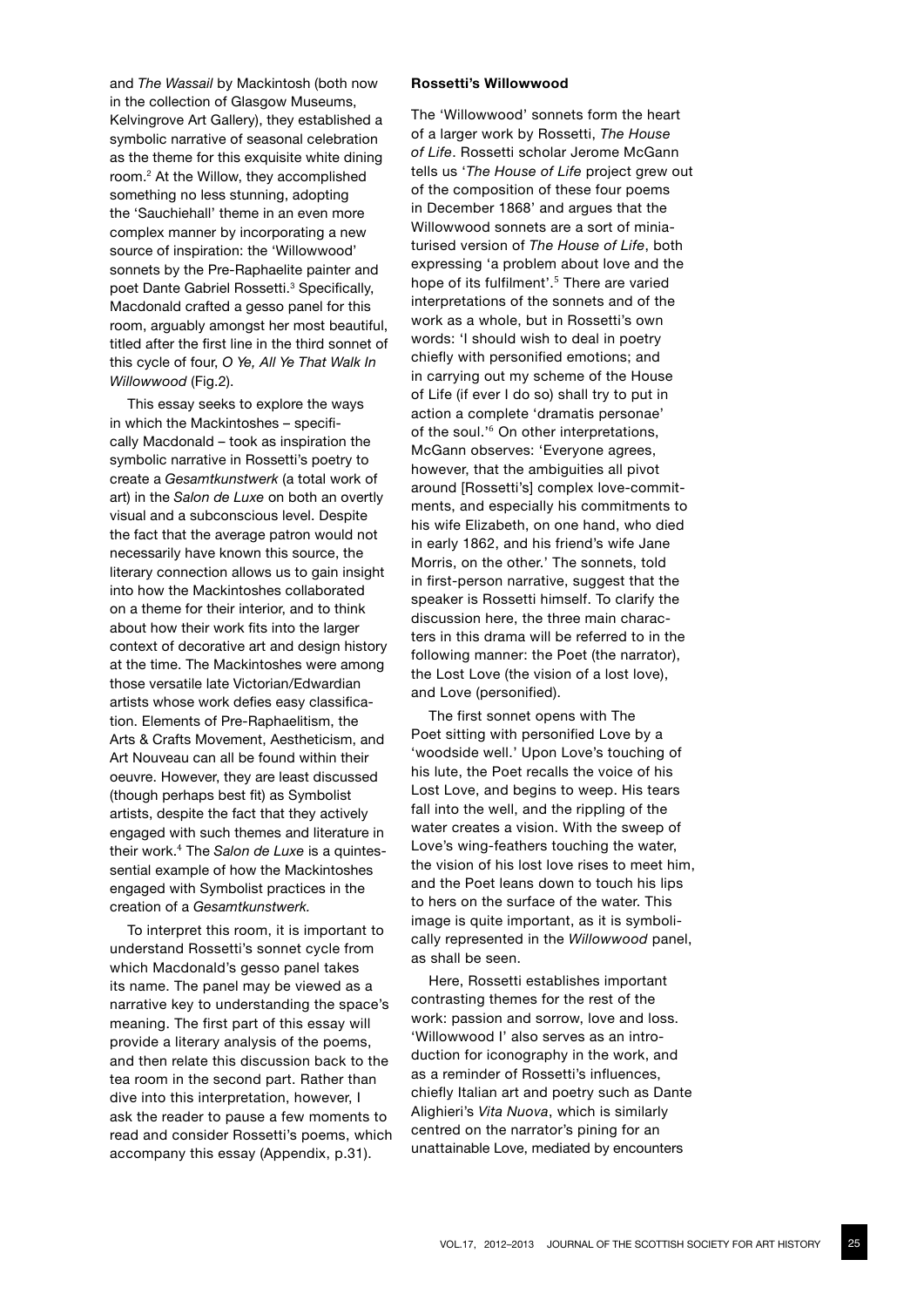3. Dante Gabriel Rossetti, *Beata Beatrix*, c.1864-70. Oil on canvas.

*Photo © Tate, London 2012*

and discourses with personified Love. Rossetti comes to this theme repeatedly in his poetry and art, such as in his famous *Beata Beatrix* (Fig.3), appropriating Christian iconography and transforming it into his own symbolic conventions to relate an imagined moment from the *Vita Nuova*. In a letter of 1873 to William Graham, for whom he painted a replica, Rossetti explained *Beata Beatrix* in the following manner:

The picture must of course be viewed not as a representation of the incident of the death of Beatrice, but as an ideal of the subject, symbolized by a trance or sudden spiritual transfiguration [...] and in sign of the supreme change, the radiant bird, a messenger of death, drops the white poppy between her hands.<sup>7</sup>

Thus instead of a white dove or a red rose, symbols that are more familiar Christian signifiers, he appropriates the bird/flower iconography of the god/virgin relationship, and creates a red bird/white poppy messenger of death. The symbolic language is familiar, yet not, like a different iconographic dialect.

Rossetti's twisting of iconography appears in both his painting and poetry, foreshadowing later Symbolist interventions. Take for example, the central component of the well in Willowwood (which we shall see in the central formal element of the gesso panel, the green oval). Symbolically, wells are meeting as well as drinking places, which is an intriguing consideration for a tea room theme. In 'Willowwood I', we witness two metaphysical meetings, as seen through the gaze of the poet: first, with Love, whose eyes he meets in the waters below, and second, with the Lost Love who comes forth from the reflected eyes of Love in the water. The well itself is a liminal space, a site for the Poet to encounter his Lost Love, whether she is the spectre of a dead woman, or simply someone out of his reach. Both images suggest a moment between the physical and spiritual, suggestive of sensuality and desire through the encounter with Love and the kiss.

The second sonnet opens with the words 'And now Love sang', which would seem to suggest we are about to hear his song. Instead, Rossetti makes us wait, and rather describes the nature of the song, as well as the rising action of the drama that occurs while Love sings, indicated by the first words of the last line of the sonnet: 'And still Love sang'. Rossetti describes the song in complex terms, and while it has been argued



that these lines may somehow reference souls waiting for the 'second coming,'<sup>8</sup> there is precedent for another more esoteric theme here, that of reincarnation. In 1854, Rossetti wrote the poem 'Sudden Light' while vacationing with Elizabeth Siddal in Hastings:

I have been here before, But when or how I cannot tell: I know the grass beyond the door, The sweet keen smell, The sighing sound, the lights around the shore.

You have been mine before,— How long ago I may not know: But just when at that swallow's soar Your neck turned so, Some veil did fall,— I knew it all of yore.

Has this been thus before? And shall not thus time's eddying flight Still with our lives our love restore In death's despite,

And day and night yield one delight once more?<sup>9</sup>

There can be little question that reincarnation is the theme of this poem, signalled by the opening of each verse: 'I have been here before … You have been mine before … Has this been thus before?' In Willowwood, Love's song is akin to one 'disused souls' would sing, 'meshed with half-remembrance' when their 'new birthday tarries long'; in other words when they are waiting to reincarnate, and filled with fading memories of their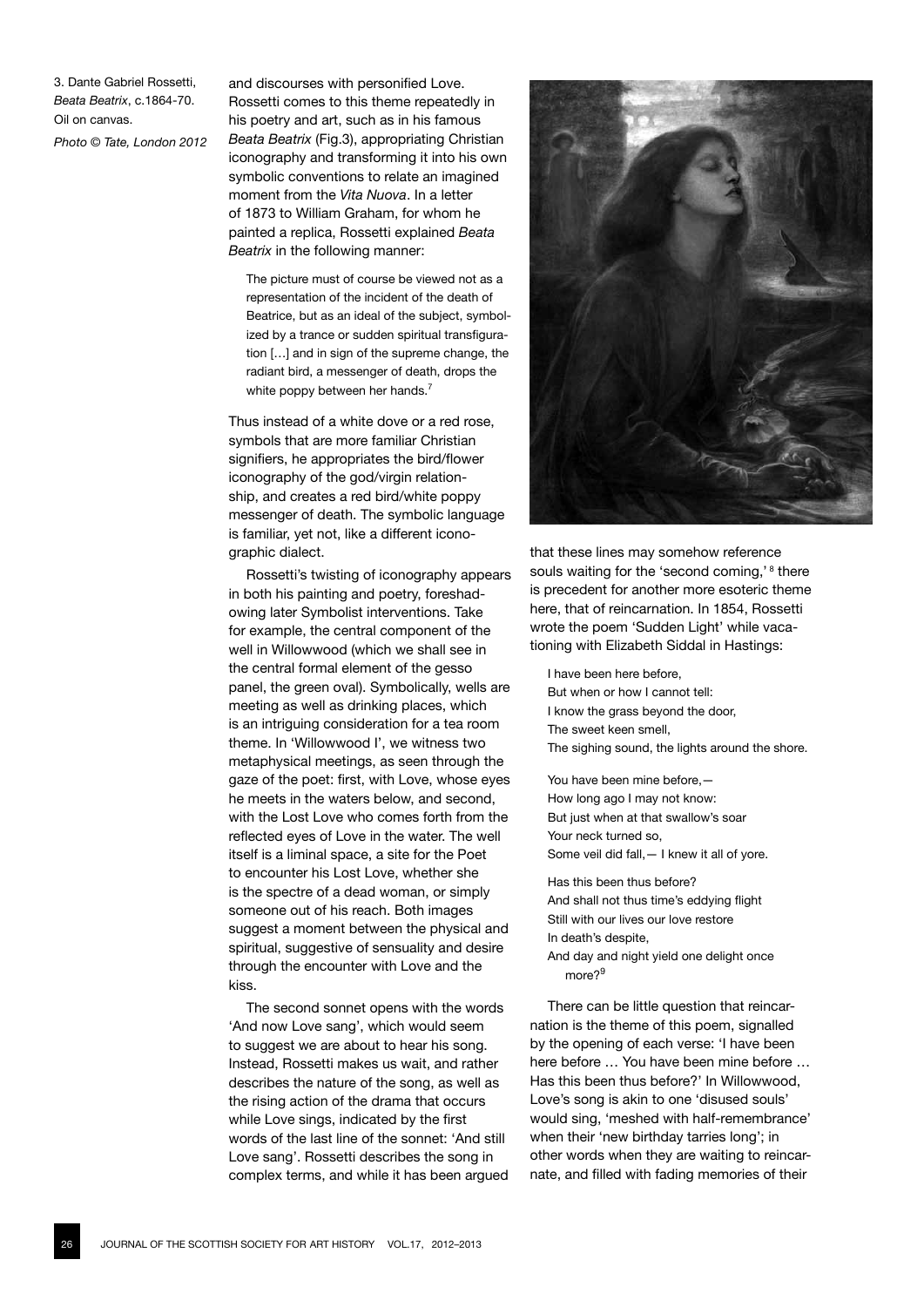former life. This interpretation is especially poignant when considering the subsequent lines about the dumb throng, the mournful forms which emerge from the wood, whom the Poet recognises as their former selves, 'The shades of those our days that had no tongue.' They could be memories, but could also be shadows of past lives. All of this happens in the same moment as the kiss upon the water, at which these shades cry out in longing as we are returned to the song of love, which is the subject of the next sonnet.

This third sonnet is the most important for the purposes of this study, as its first line is the title of Macdonald's panel. This sonnet is actually Love's song, but rather than being a 'romantic' ballad sung by Love as troubadour, it is a mournful song that offers a poignant message: pining for lost love is fruitless, and will bring naught but more pain.

Here is an appropriate place to address a question that is perhaps the most important in interpreting both Rossetti's poem and Macdonald's work: what, in a larger sense, is a willowwood? In a literal sense, it is the wood of willows next to the well in which the action takes place. But willowwood also carries with it several symbolic connotations. The associations of the willow with sorrow and mourning are evident. In an agricultural light, willows are found near riverbanks, and their roots are excellent for preventing soil erosion. Thus, they are associated with water (also a signifier of continuity), which is represented by the well in the poem. It is also an ancient medicinal plant. The bark and leaves are rich in salicin, a natural glucoside akin to the active ingredient in aspirin, acetylsalicylic acid. The most common way of utilising the willow's healing properties was to boil its bark in water and drink it; in other words, *to make tea*. Finally, willows were also considered guardians, and planted around cemeteries to keep spirits bound. This could apply to the 'shades' in 'Willowwood II' that manifest themselves each next to a tree, but have no voice to speak with, and which do not approach the action of the scene.

The place that is Willowwood is defined by all of these associations, and also by the substance of Love's song. Those who 'walk in Willowwood' are those who mourn yet yearn ('hollow faces burning bright'), those who have been left behind in 'soul-struck widowhood', whose existence has become 'one lifelong night'. This last could have a double meaning: night, as in the darkness, but also as in the time when spirits can be

seen (and perhaps even touched). The song goes on to suggest that these souls cultivate their sorrow in vain, those who 'wooed your last hope lost' and 'in vain invite your lips to that their unforgotten food'. This is a direct reference to the Poet's action of kissing the vision in the well, which the shades – manifestations of the lovers – lament in longing. Thus Willowwood is a place of mourning, if not a place of the dead, where yearning souls (living or not) dwell, those who attempt in vain to be with those lost to them.

The sextet that follows offers even more insight into the painful nature of Willowwood:

- Alas! the bitter banks in Willowwood, With tear-spurge wan, with blood-wort burning red:
- Alas! if ever such a pillow could Steep deep the soul in sleep till she were
	- dead,—

Here we again find Rossetti's colour symbolism: red and white used interchangeably for love, passion, life and death. This is reinforced by the rhyme scheme: the second line of the octet ends 'burning white', while the second line of the sextet ends 'burning red'; and each has its own associations within its verse – 'white' rhymes with 'night', 'invite', and 'light'; and 'red' rhymes with 'dead'. The word associations within the rhyme serve a similar function to the visual symbolism discussed above in *Beata Beatrix,*  to connote colour and words in crafting a reinvented system of signification.

Like these plants, dwellers in Willowwood are weakened by their tears and burning with their rage and passion. Also interesting to note is the bitter nature of each of these plants: spurge is an invasive plant that consumes and takes over wherever it takes root, and bloodwort was used medicinally to induce vomiting (spurge carries within it a milky white sap, while the red roots of bloodwort were used to make dyes). Thus in a beautiful crafting of language and imagery, Rossetti uses the natural plant-life found on an English riverbank as a tool to describe the bitter emotion involved in this sort of longing. Willowwood here is not just a place of mourning, but the mourning itself made manifest in the bitter banks of which Love laments that one cannot 'steep deep the soul in sleep till she were dead' (and here, one cannot help but think of Elizabeth Siddal, who steeped herself in sleep with laudanum, then died from it).

The closing lines of the sonnet/song carry the potent message that love wishes to relate: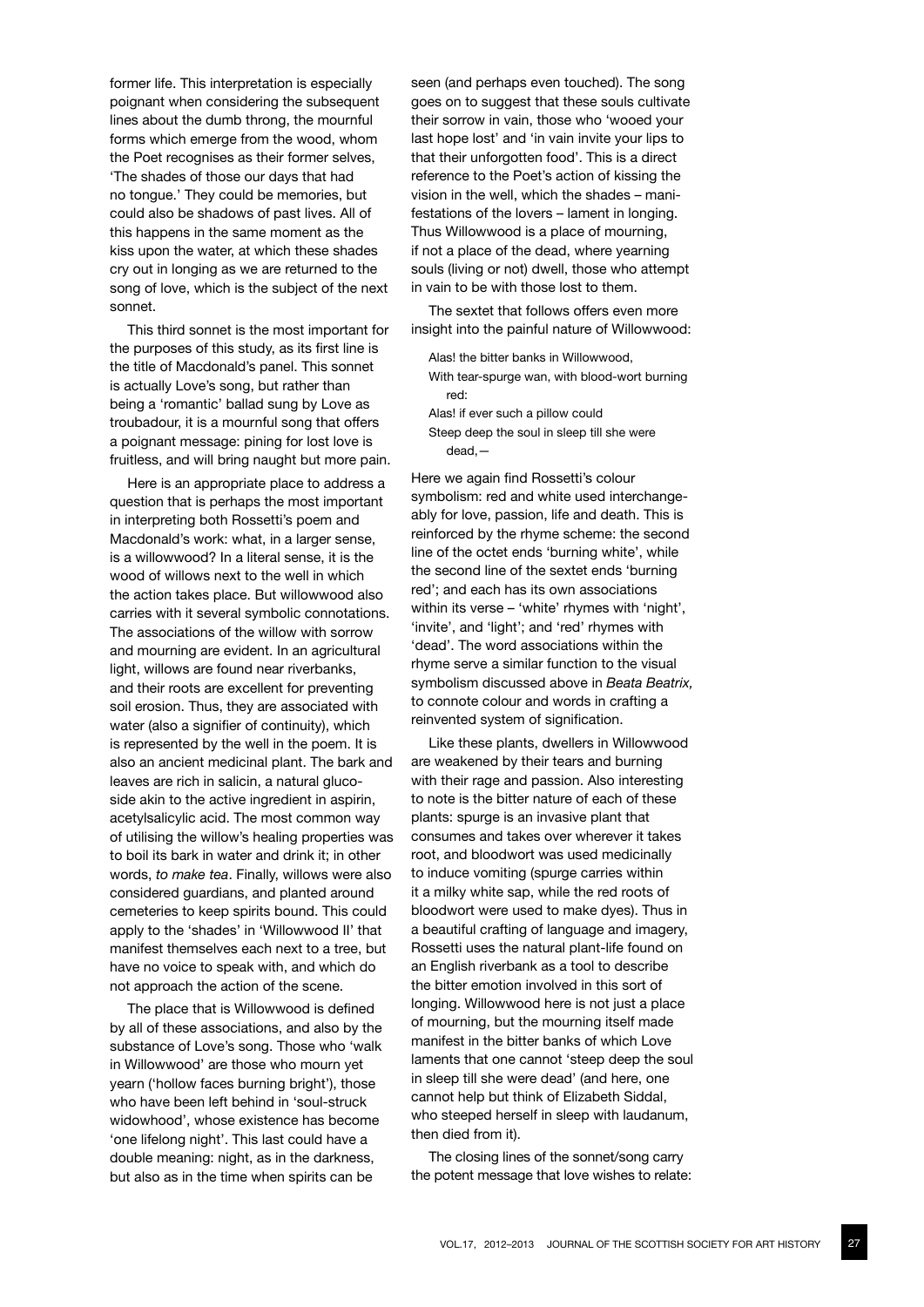'Better all life forget her than this thing, That Willowwood should hold her wandering!'

But far from offering closure, Love has planted the seed of hope in the midst of his song. The last line of the octet, in the middle of his song, declares: 'Ere ye, ere ye again shall see the light!' Recall its rhymes, which when said together read, not coincidentally, 'white night invite light'. This promise of light foreshadows the ambiguously hopeful ending of the final sonnet.

The cycle closes with a description of the end of the encounter, and an enigmatic image of hope. In the final sonnet, Rossetti analogises the ending of the kiss as two clinging roses who, having withstood the 'wind's wellaway' or Love's lamentation, at the end of the day drop their leaves that had been loosened 'where the heart-stain glows'. The opening line of the octet is also a double-entendre recalling the action of the second sonnet, the 'meeting rose and rose' (and the importance of rose symbolism to the Mackintoshes is well known). The vision/ phantom of Lost Love fades back, 'drowned' from view, and the Poet reveals uncertainty



4. Charles Rennie Mackintosh, the *Salon de Luxe* of the The Willow Tea Room, c.1903.

*Image courtesy The Hunterian, University of Glasgow*

that he will ever see Her again. Yet at the end, Rossetti offers a hopeful twist: as the Poet takes a last draught of his Lost Love's presence, Love leans forward and graces him with a blessing through his touch, his 'moan of pity and grace', and finally, in a potent visual image, moves his head 'till both our heads were in his aureole'. It is rather ambiguous as to whom the 'both' refers to, Love and the Poet, or the Poet and his Lost Love, but a potent case could be made for the latter if one recalls the themes of Dante's *Vita Nuova* and the repetition of trinities. By encompassing both of the lovers' heads in his aureole, Love joins the three of them, gracing them with his blessed halo and making profane love sacred. It is this interpretation of the Willowwood, as a place of unrequited love, where sorrow and longing mingle passionately with longing and hope that provides the most compelling interpretation of Macdonald's *Willowwood,* and the *Salon de Luxe*.

## **Willowwood in the Salon de Luxe**

The Salon de Luxe, or 'Room de Looks' as a satirical exchange in *The Evening News* called it, both delighted and perplexed its Glaswegian clientele.10 As a tea room, the *Salon de Luxe* is not easily or obviously contemplated as a symbolic work of art. The connection to Sauchiehall Street, the 'alley of the willows', mentioned at the start, was perhaps the first and most obvious reason for the name and theme of the tea room. In addition Miss Cranston's special design of the 'Willow Pattern' china first produced by Minton around 1790 was used in the tea room.<sup>11</sup> The tale of the Willow Pattern (a British invention, well known at the time) is, like Rossetti's poem, one of love, life, and afterlife. Sauchiehall Street and Willow Pattern china were more accessible references for the typical customer; Rossetti's poetry is more obscure, yet the titling of Macdonald's panel informs us that there was, at least for the creators of this room, a connection. Thus we can consider symbolic interpretation of space here, and in that the *Salon de Luxe* is rather complex. Multiple layers, from the feminine colour scheme to the interplay of the pristine interior with the grey city glimpsed through the windows offer an array of possible readings. Like Mackintosh's other projects, the décor at the Willow had a psychological effect, suggesting elegance and refinement that would reflect, or perhaps even instruct, on matters of behaviour, style and taste.

Fantastical doors, white framed with ornate stained glass patterns reminiscent of willows and wild roses marked the entrance to the chamber (Fig.4).<sup>12</sup> These created a liminal space in both the literal and psychological sense, as patrons passed through them to the luxurious salon within. Beneath the vaulted ceiling, myriad coloured glass balls hung from a chandelier, casting dancing light over the patrons below. High-backed silver chairs upholstered in purple velvet stood behind carefully set silver tables. Across from the threshold the wide stainedglass bow window, patterned with stylised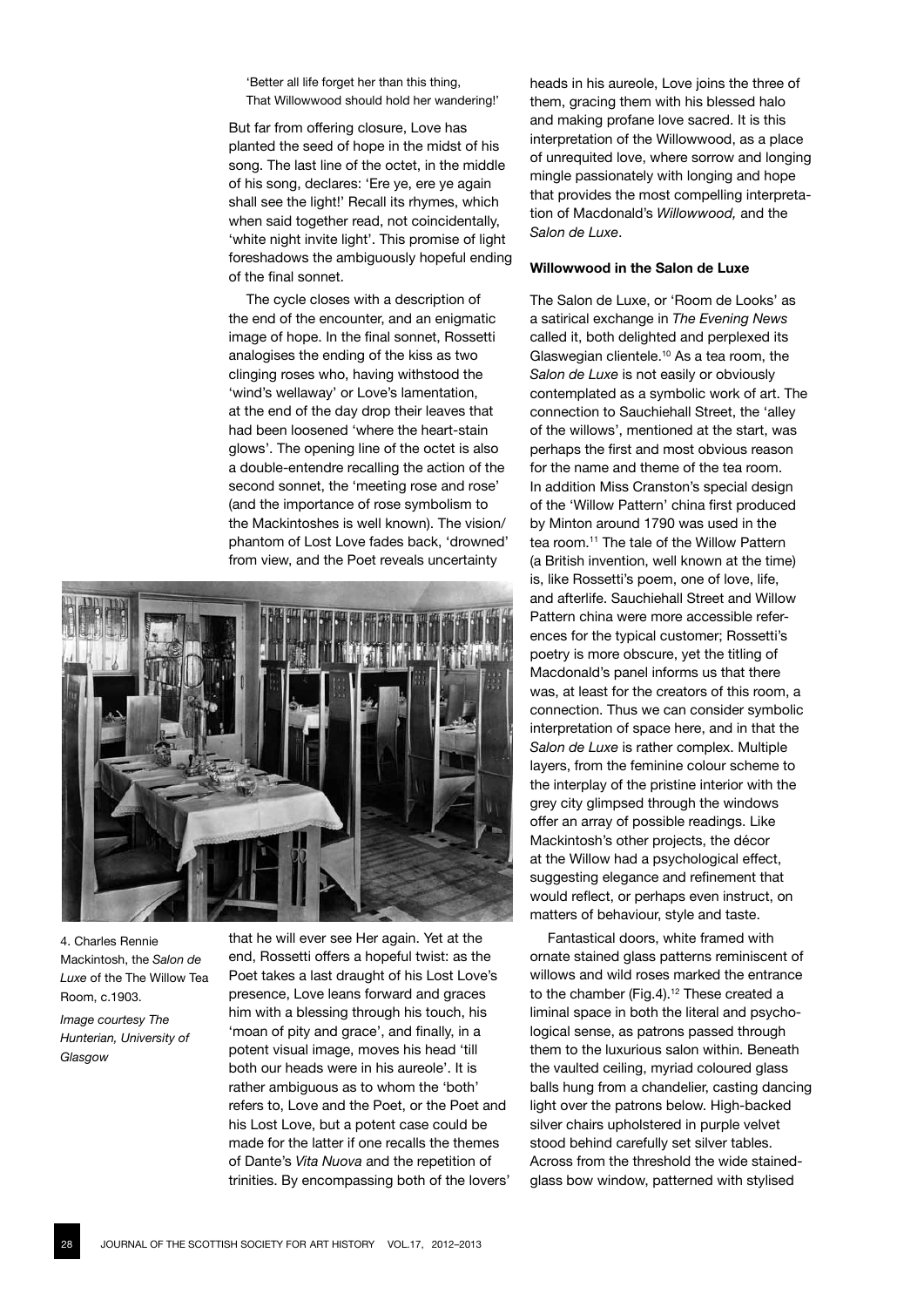

willows, cast soft pink and purple designs about the chamber. A frieze of mirrors, in lead and glass, repeated this pattern around the room and back to the doors. The overall effect of the colour, light, and texture suggests a dense forest with a lush, ethereal atmosphere.

On the flanking walls, a decorative hearth sat opposite Macdonald's gesso panel *O Ye, All Ye, that Walk in Willowwood.* The panel is undeniably beautiful in its serene figures, graceful lines, rich texture and subtle colouring, and displays Macdonald's progressive mastery of gesso technique. The *Willowwood* panel depicts three female figures that emerge from an intricate, naturalistic linear design. The full-length foreground figure is in three-quarter view facing front, her head tilted downward, her eyes downcast. The background figure, which is turned mostly away from us, is in profile, head and eyes similarly downcast. Her body is obscured by a large green oval at centre, at the top of which is a light-toned face looking straight out at the viewer. The array of linear surface decoration flows over the figures like a beaded curtain. The rich green of the oval offsets the golden glow of the surface, and the cabbage-like roses hover about the image in a delicate yet richly textured pattern.

The *Willowwood* panel is a symbolic illustration of Rossetti's poems. It is in fact a continuous narrative of the vision of the Lost Love in the well, and the shades of her

wandering the wood. The green oval at centre is the well, and the face that hovers inside it is that of the Lost Love. The similar features and hairstyles, plus an understanding of the poem, tell us that the other two figures are her shades, walking in a circular fashion about the well, inside the wood that is represented by the rhythmic gesso lines on the surface. The Poet and Love are also present, however. A ghostly hand hovers on the surface of the well – the Poet touching the surface of the water. The ripple this creates is in the form of a rose: this rose, along with the others found throughout the composition, denotes the presence of Love. However, the particular rose that is beneath the hand serves a dual function: it is positioned just over the Spirit's lips, and is therefore also representative of the meeting of lips – the kiss – described in 'Willowwood I'.

Both the panel and the hearth were situated in altar-like frames that lent a votive quality to each (Figs 5, 6). As with other

5. Charles Rennie Mackintosh, fireplace in the Salon de Luxe, Willow Tea Room, c.1903.

> *Image courtesy The Hunterian, University of Glasgow*

6. Charles Rennie Mackintosh and Margaret Macdonald Mackintosh, *O Ye, All Ye That Walk In Willowwood,* gesso panel in situ at the Salon de Luxe,  $c.1903$ 

*Image courtesy The Hunterian, University of Glasgow*

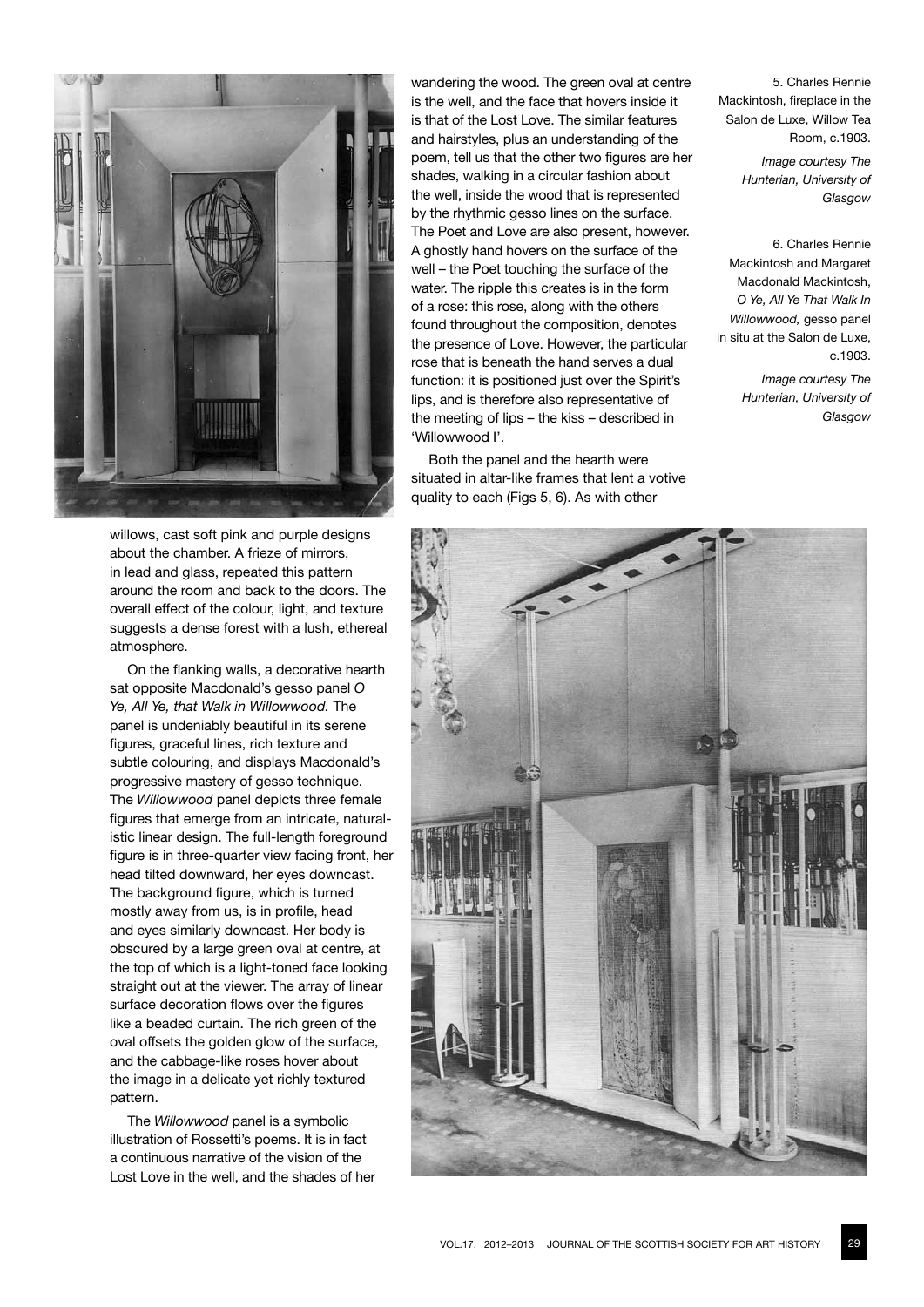panels she made for Mackintosh's interiors, the placement and framing, no doubt conceived in concert with her husband, is another key to interpreting the work. The gesso panel is reflected in a decorative stained glass mirror above the fireplace opposite it: the well and the mirror, in a symbolic sense, both represent manners of passage that evoke the liminal, metaphysical nature of Rossetti's poems.

Surely it was a simple logic which moved the Mackintoshes to borrow from Rossetti's willow-themed poetry; but the Willowwood sonnets also embraced perhaps the most idealistic motif of the Mackintoshes' life and work: love. There is a melancholy hopefulness to the theme – that in some other place we shall find those we love, that they wait, and that we should not linger on their loss. In the context of the design scheme, the *Salon de Luxe* is like a liminal space – somewhere not quite otherworldly, but also hardly typical of a public dining room; a chamber of glittering silver and lavender juxtaposed against the grey city beyond the windows; the musical clinking of china and whisper of voices versus the noise of the street. If the *Willowwood* panel depicts Rossetti's sonnets, and the theme extended about the room in mirrors and leaded glass (like water, reflective surfaces), then the room itself becomes the wood in which she dwells. Her accompanying shades are the patrons who come for tea, passing through the fantastical doors to the otherworldly spaces, touching their lips to their libations as the Poet who drank from the well. The *Salon de Luxe* is, symbolically, *Willowwood*.

#### **NOTES**

- 1 For more on Mackintosh's work for Cranston, see Perilla Kinchin, *Taking Tea with Mackintosh: The Story of Miss Cranston's Tea Rooms*, Rohnert Park: Pomegranate 1998. Special thanks to Professor Pamela Robertson at the Hunterian Art Gallery and Alison Brown at Glasgow Museums for their advice and insight on this topic.
- 2 The Ladies Luncheon Room has been partially reconstructed at the Kelvingrove Art Gallery. For more on this space, see Wendy Kaplan, ed., *Charles Rennie Mackintosh*, London: Abbeville Press in association with Glasgow Museums 1996; for more on the symbolic narrative in this space, see Robyne Erica Calvert, 'Two for Tea: The Tea Room Designs of Margaret Macdonald Mackintosh and Charles Rennie Mackintosh', Masters Thesis, University of Oregon, Department of Art History, 2009, ch.3.
- 3 Dante Gabriel Rossetti, 'Willowwood (Sonnets XXIV,

XXV, XXVI, and XXVII)', in *Poems*, 1st edn, London: F.S. Ellis1870, pp.212–15.

- 4 Although this essay deals with the writing of Rossetti, a Pre-Raphaelite, it should be noted that the Mackintoshes also made work on themes of Symbolist writers such as Maeterlinck. See Pamela Robertson, 'Margaret Macdonald Mackintosh: The Seven Princesses,' in *Ein Moderner Nachmittag: Margaret Macdonald Mackintosh und der Salon Waerndorfer in Wien [A Thoroughly Modern Afternoon : Margaret Macdonald Mackintosh and the Salon Waerndorfer in Vienna]*, Bohlau 2000, pp.41–78.
- 5 Jerome J. McGann, ed., *The Complete Writings and Pictures of Dante Gabriel Rossetti [Rossetti Archive]* (freely distributed by IATH and the NINES consortium under a Creative Commons License, 2008), http://www.rossettiarchive.org/index.html. Comprising sonnets written between the years of 1847 and 1870, the text ranges in size depending on its publication date, from the first 16-sonnet sequence published in the *Fortnightly Review* in March 1869, under the title 'Of Life, Love, and Death: Sixteen Sonnets'; subsequently added to and restructured until the final version of 45 was published 1 March, 1870.
- 6 Dante Gabriel Rossetti in a letter to his friend Thomas Gordon Hake. Quoted in Jerome J. McGann, 'Willowwood - Collection Introduction,' *The Rossetti Archive*, n.d., http://www.rossettiarchive.org/docs/14-1869.raw.html.
- 7 Dante Gabriel Rossetti in a letter to William Graham, March 1873. Quoted in Lady Frances Horner, *Time Remembered,* London: Heinemann 1933, p.25.
- 8 A footnote for this poem in the 'The Norton Anthology Online Archive' states: 'as souls unused in death's sterility may sing when waiting for the second coming (i.e. 'new birthday').' http:// www.wwnorton.com/college/english/nael/noa/ pdf/27636\_Vict\_U13\_Rossetti.pdf.
- 9 Dante Gabriel Rossetti, *Poems, A New Edition* London: Ellis & White 1881, p.242.
- 10 Kinchin (n.1), pp.59–61.
- 11Miss Cranston's partiality for Willow Pattern must have contributed in some way to the willow theme here. She used her special make of it throughout her tea rooms. Lutyens fell in love with it at the Buchanan St tea rooms in 1897: see Perilla Kinchin, *Tea and Taste: The Glasgow Tea Rooms 1875–1975*, Oxford 1996, p.52.
- 12 Although the Willow Tea Room is extant and functional today, this analysis uses the past tense to consider the original plan, which greatly differs from the current arrangement of space. Functional replicas of the doors had been in place for many years, but recently, the building's owners have reinstalled the original doors, which had been in the care of Glasgow Museums. However for conservation purposes, they have been covered in protective perspex mounted on the floor and fixed in the open position, which makes it impossible to view the continuous frieze Mackintosh crafted, nor does the visitor gain the same impact that passing through the doors once created.